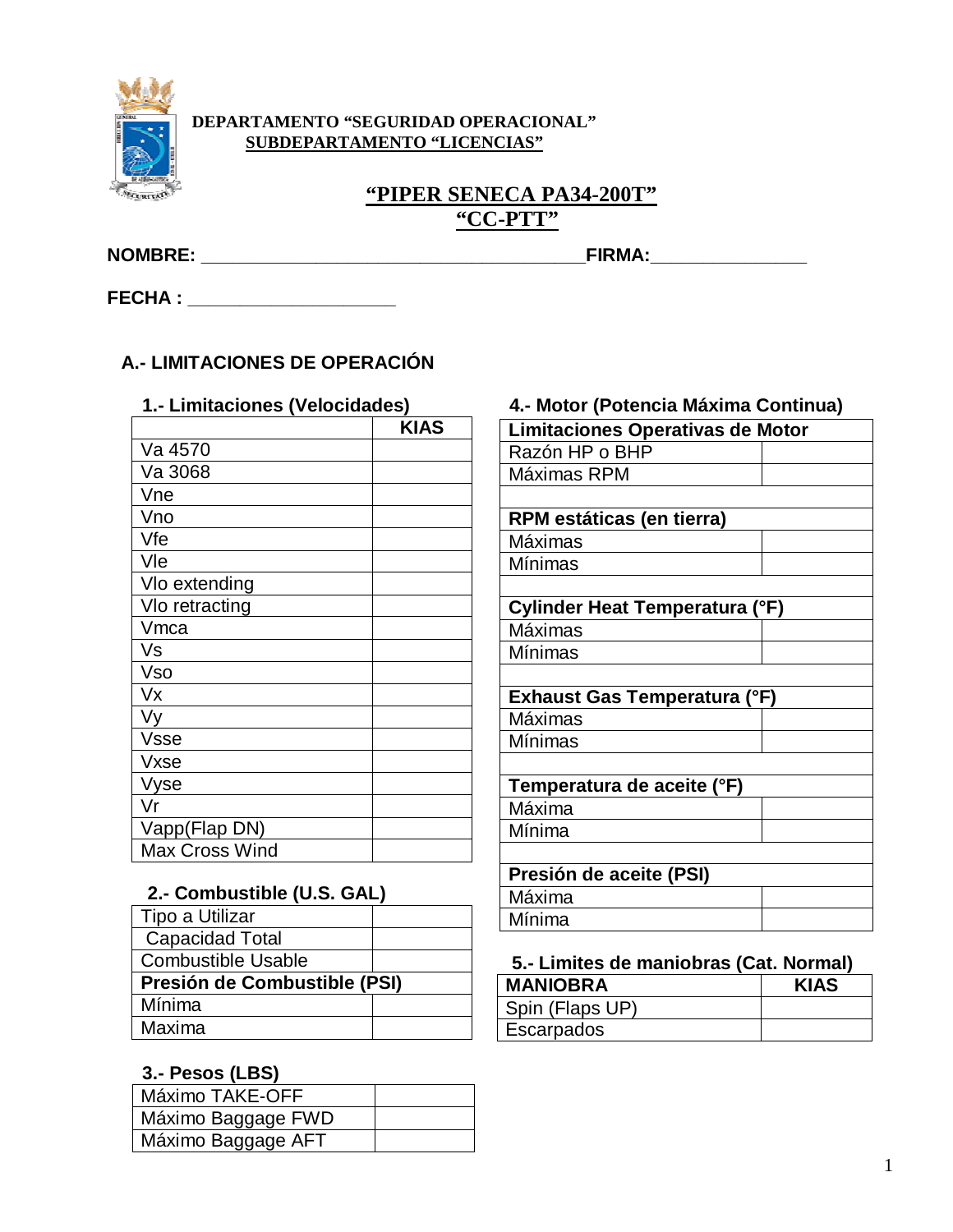#### **B.- PROCEDIMIENTOS DE EMERGENCIA**

**1. ENGINE FAILURE DURING TAKEOFF (below 85 KIAS):**

**a.- If engine failure occurs during takeoff and 85 KIAS has not been attained :**

#### **STOP STRAIGHT AHEAD**

**b.- If inadequate runway remains to stop:**

| <b>THROTTLES</b>      |  |
|-----------------------|--|
| <b>BRAKES</b>         |  |
| <b>BATERRY SWITCH</b> |  |
| <b>FUEL SELECTORS</b> |  |
| <b>CONTINUE</b>       |  |
|                       |  |

#### **2. ENGINE FAILURE DURING TAKEOFF (85 KIAS or above):**

If engine failure occurs during takeoff ground roll or after lift-off with gear still down and 85 KIAS has been attained:

#### **a.- If adequate runway remains,**

THROTTLES **\_\_\_\_\_\_\_\_\_\_\_\_\_\_\_\_\_\_\_\_\_\_\_\_\_\_\_\_\_\_\_\_\_\_\_\_**

LAND **\_\_\_\_\_\_\_\_\_\_\_\_\_\_\_\_\_\_\_\_\_\_\_\_\_\_\_\_\_\_\_\_\_\_\_\_**

STOP **\_\_\_\_\_\_\_\_\_\_\_\_\_\_\_\_\_\_\_\_\_\_\_\_\_\_\_\_\_\_\_\_\_\_\_\_**

If runway remaining is inadequate for stopping, decide whether to abort or continue.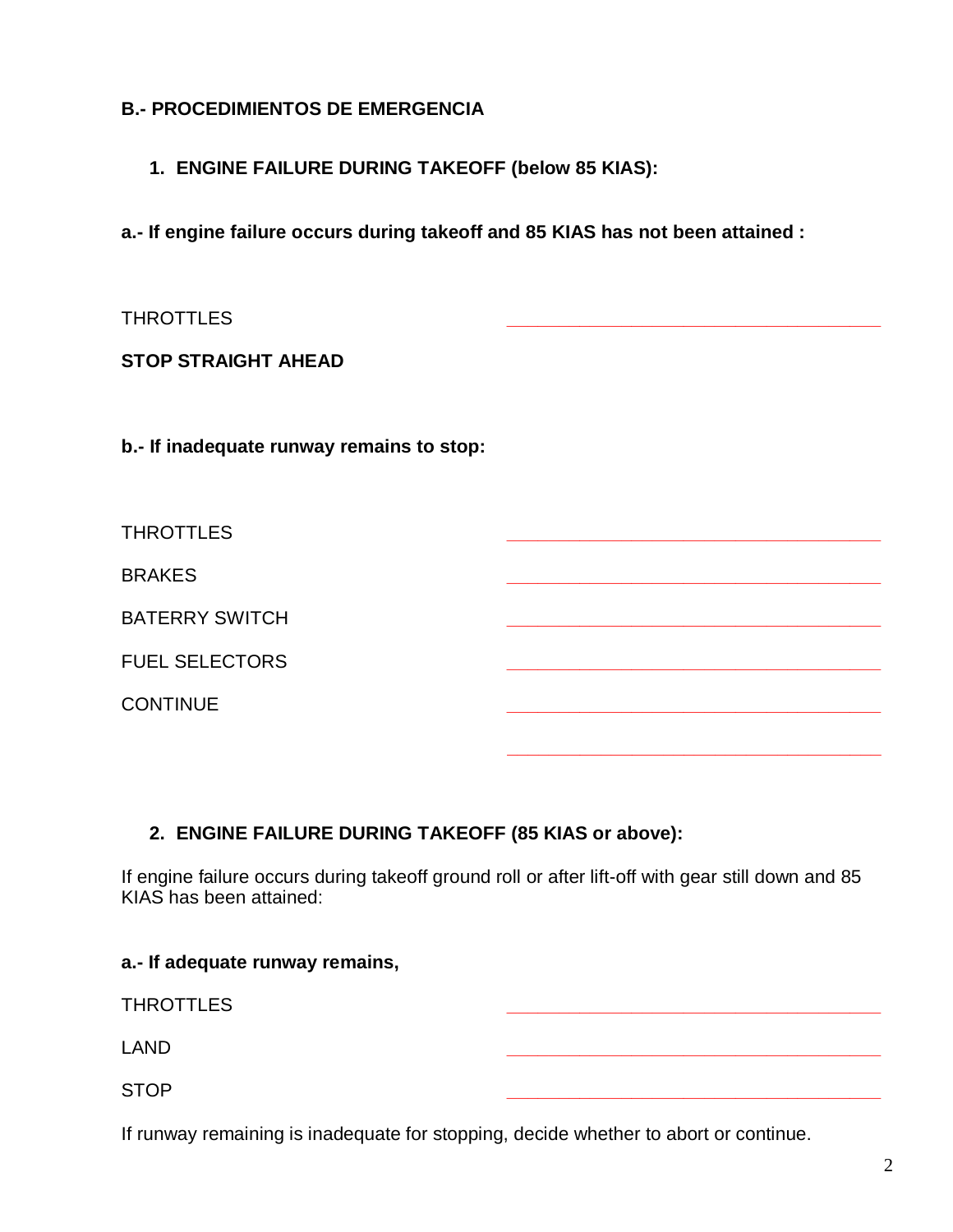b.- If decision is made to continue,

**HEADING** 

**AIRSPEED** 

**ESTABLISHING** 

**LANDING GEAR** 

**ACCELERATE TO** 

**INOPERATIVE ENGINE** 

## 3. ENGINE FIRE IN FLIGHT:

#### a.- Affected engine:

**FUEL SELECTOR** 

**THROTTLE** 

**PROPELLER** 

**MIXTURE** 

**HEATER** 

**DEFROSTER** 

**IF TERRAIN PERMITS**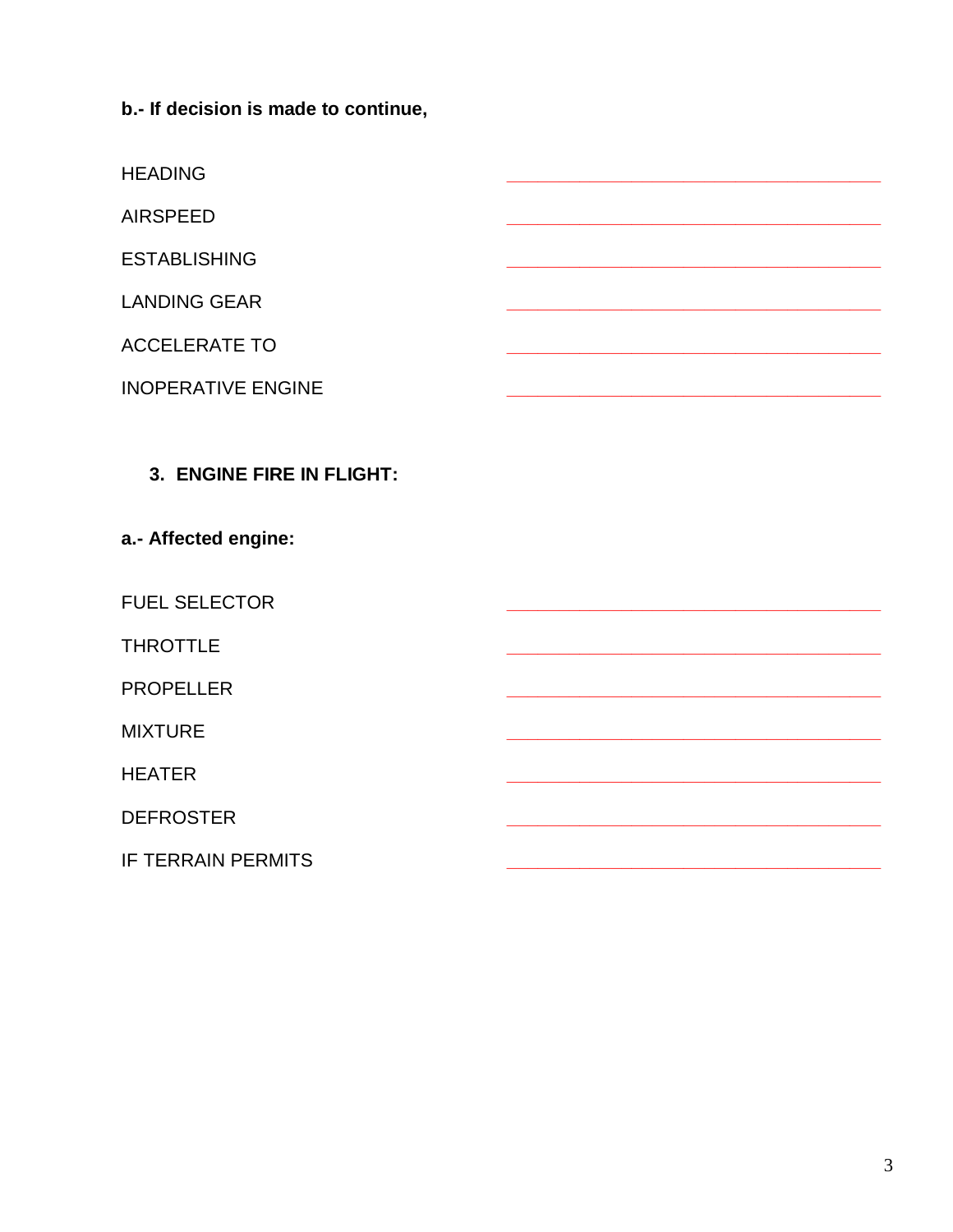**4. ENGINE FIRE ON GROUND:**

**a.- If engine has not started:**

MIXTURE **\_\_\_\_\_\_\_\_\_\_\_\_\_\_\_\_\_\_\_\_\_\_\_\_\_\_\_\_\_\_\_\_\_\_\_\_**

THROTTLE **\_\_\_\_\_\_\_\_\_\_\_\_\_\_\_\_\_\_\_\_\_\_\_\_\_\_\_\_\_\_\_\_\_\_\_\_**

STARTER **\_\_\_\_\_\_\_\_\_\_\_\_\_\_\_\_\_\_\_\_\_\_\_\_\_\_\_\_\_\_\_\_\_\_\_\_**

If engine has already started and is running, continue operating to try pulling the fire into the engine.

If fire continues, extinguish with best available means.

#### **b.- If external fire extinguish is to be applied.**

**FUEL SELECTOR VALVES** 

MIXTURE **\_\_\_\_\_\_\_\_\_\_\_\_\_\_\_\_\_\_\_\_\_\_\_\_\_\_\_\_\_\_\_\_\_\_\_\_**

**5. EMERGENCY DESCENT:**

THROTTLE **\_\_\_\_\_\_\_\_\_\_\_\_\_\_\_\_\_\_\_\_\_\_\_\_\_\_\_\_\_\_\_\_\_\_\_\_**

PROPELLER **\_\_\_\_\_\_\_\_\_\_\_\_\_\_\_\_\_\_\_\_\_\_\_\_\_\_\_\_\_\_\_\_\_\_\_\_**

MIXTURE **\_\_\_\_\_\_\_\_\_\_\_\_\_\_\_\_\_\_\_\_\_\_\_\_\_\_\_\_\_\_\_\_\_\_\_\_**

LANDING GEAR **\_\_\_\_\_\_\_\_\_\_\_\_\_\_\_\_\_\_\_\_\_\_\_\_\_\_\_\_\_\_\_\_\_\_\_\_**

AIRSPEED **\_\_\_\_\_\_\_\_\_\_\_\_\_\_\_\_\_\_\_\_\_\_\_\_\_\_\_\_\_\_\_\_\_\_\_\_**

**\_\_\_\_\_\_\_\_\_\_\_\_\_\_\_\_\_\_\_\_\_\_\_\_\_\_\_\_\_\_\_\_\_\_\_\_**